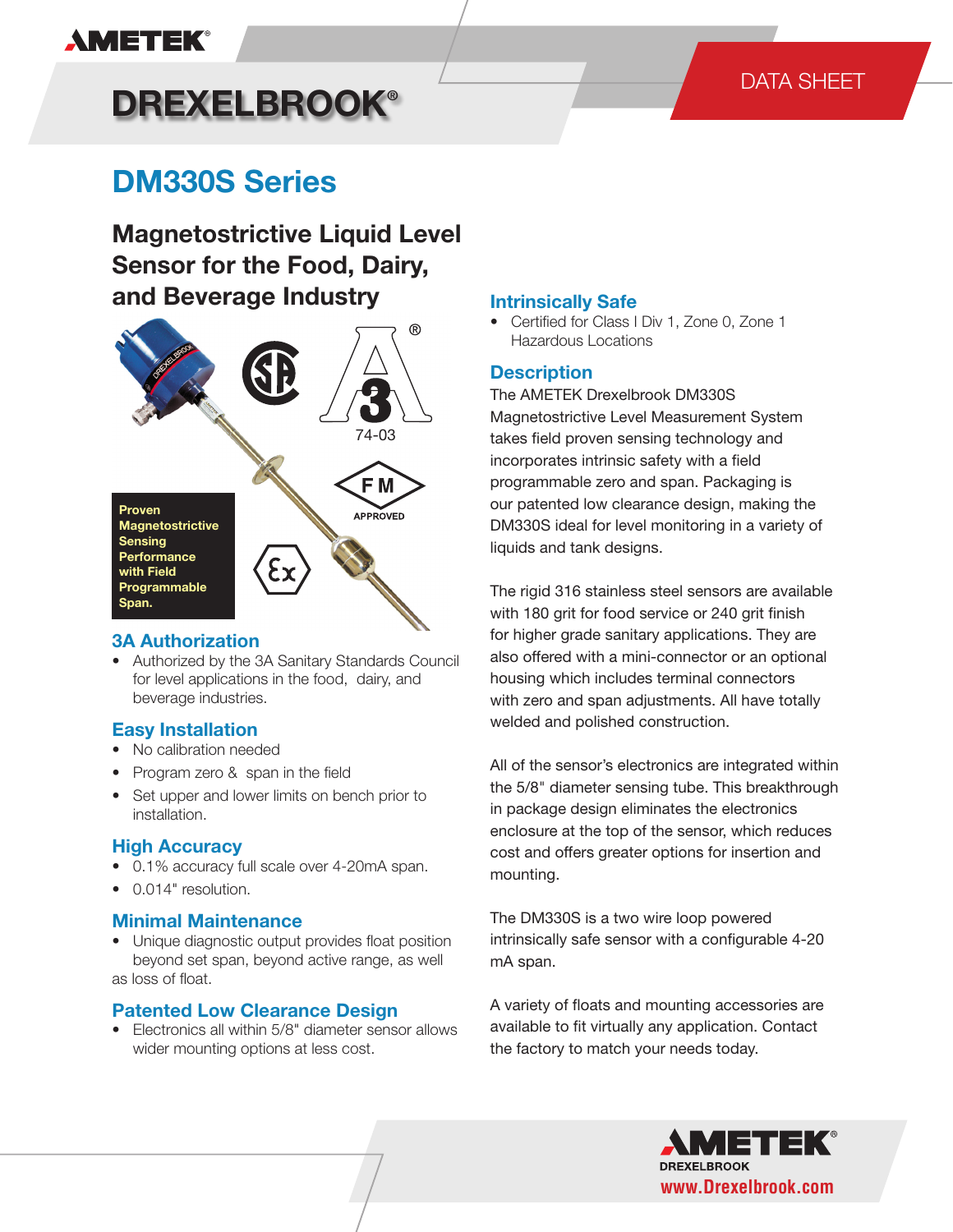## *DM330S Series* **DM330S Series**

### **Specifications**

- **Technology: Magnetostrictive**
- **Calibration:** None
- Operating Voltage: 13.5 to 30Vdc
- **Loop Impedance (R):** 750 ohms 24Volts
- **Output:** 4 to 20mA
- **Temperature Range: Operational** -20°C to 70°C Unpowered for CIP -20°C to 125°C
- **Pressure Rating:** 1000psi (69 bar) float dependent
- **Resolution:**

 0.025% full scale or 0.014" (0.35mm) (whichever is greater)

- **Repeatability:** 0.014" + 0.05% of span typical, 0.014" + 0.4% of span max
- **Accuracy:** 0.1% or 0.050" (1.27mm) (whichever is greater)
- **Enclosure:** Stainless Steel Standard Epoxy painted aluminum housing (option) Probe Material: 316SS Probe Rating: IP68
- **Probe Length:** 18" - 120" (457mm - 3048 mm)
- **Null Zone (Top):** 8" (203 mm)
- **Deadband (Bottom):** 2" (51 mm)
- **Surface Finish:** 180 grit 240 grit

**• Approvals:**

 Approved Intrinsically Safe for hazardous locations by the following agencies

FM<sup></sup> Class I Div 1 II 1 G, EEx ia 11B T4 T 70º C Class I Div 1 74-03  $\epsilon$ EMC Directive (89/336/EEC)

*\* Specifications may change without notice*

#### **Diagnostic Locates Float Position**



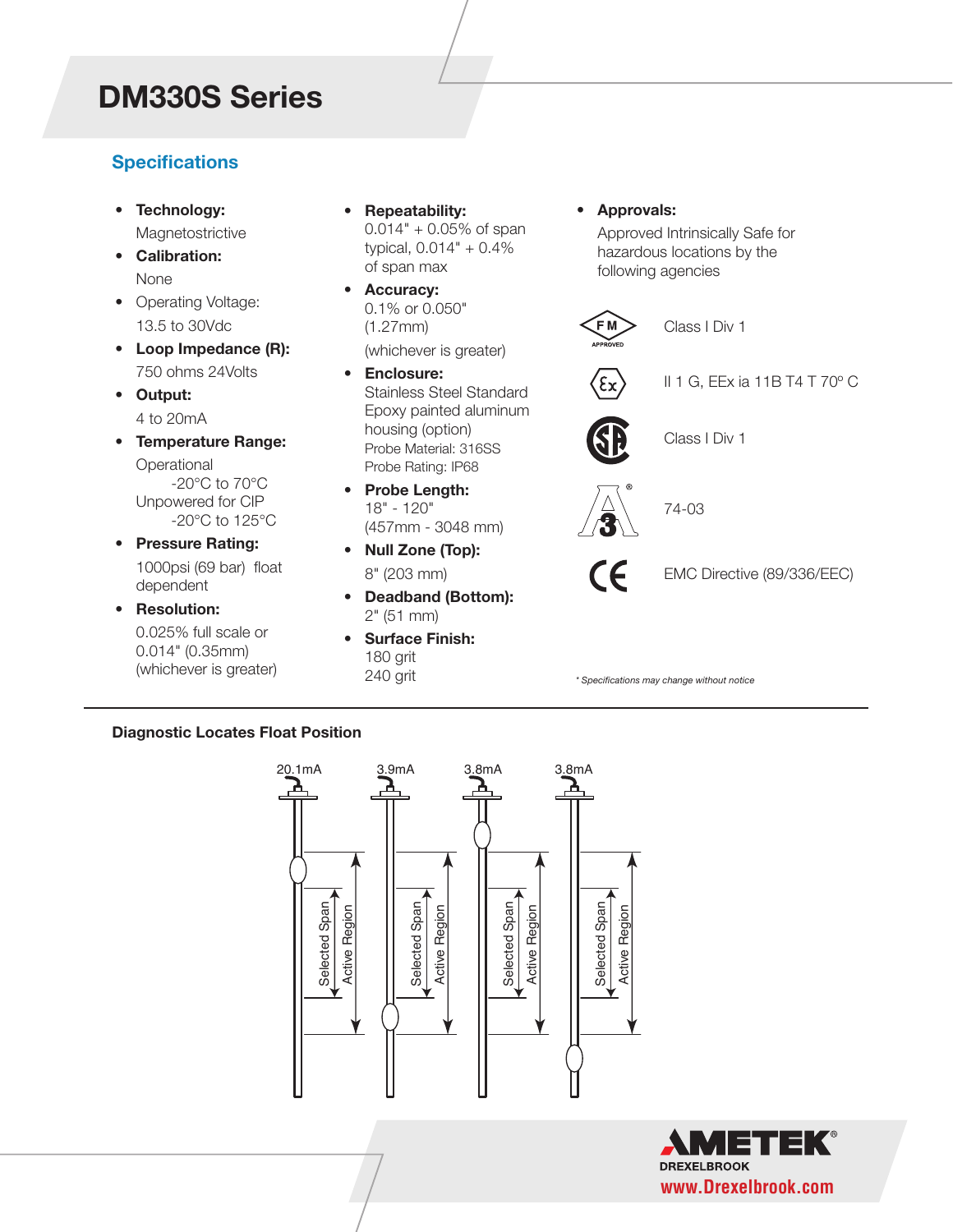## *DM330S Series* **DM330S Series**





**Wiring**





**"M" Connector**



| <b>WIRING COLORS</b> |              |              |
|----------------------|--------------|--------------|
| <b>SIGNAL</b>        | US           | EU           |
| $IN(+)$              | <b>RFD</b>   | <b>BROWN</b> |
| $IN(-)$              | <b>BLACK</b> | <b>BLACK</b> |
| <b>PROGRAM</b>       | WHITE        | <b>BLUE</b>  |
| <b>CHASSIS</b>       | GRFFN        | WHITF        |